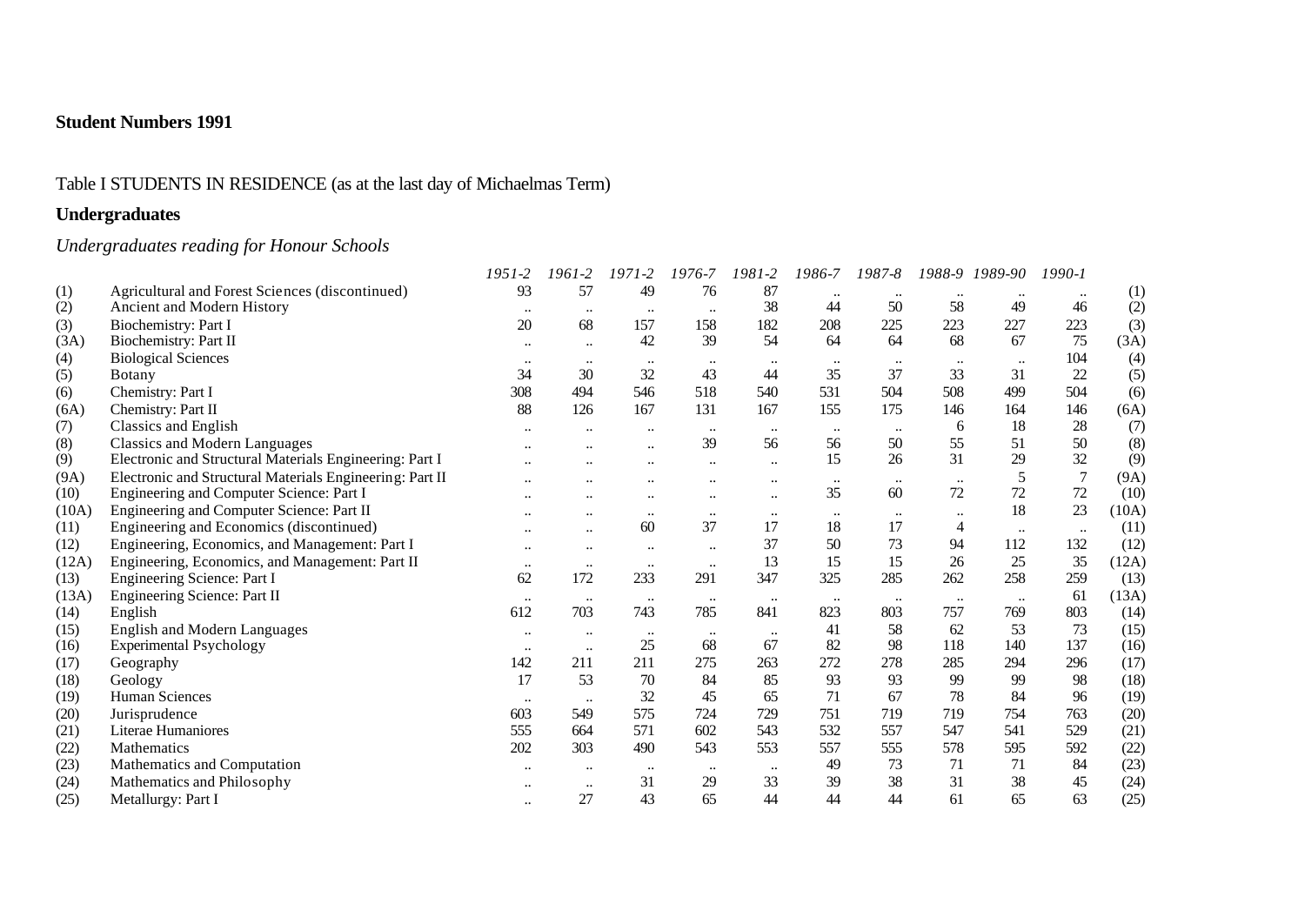# Table I Students in Residence (*continued*)

|       |                                                                            | $1951 - 2$           | $1961 - 2$                | $1971 - 2$                | 1976-7    | 1981-2         | 1986-7         | 1987-8         | 1988-9    | 1989-90          | 1990-1         |       |
|-------|----------------------------------------------------------------------------|----------------------|---------------------------|---------------------------|-----------|----------------|----------------|----------------|-----------|------------------|----------------|-------|
| (25A) | Metallurgy: Part II                                                        |                      | 10                        | 11                        | 13        | 18             | 12             | 14             | 13        | 15               | 17             | (25A) |
| (26)  | Metallurgy, Economics, and Management: Part I                              |                      | $\ddotsc$                 | $\ddotsc$                 | $\ddotsc$ | $\,8\,$        | 18             | 16             |           | 7                | 10             | (26)  |
| (26A) | Metallurgy, Economics, and Management: Part II                             | $\ddotsc$            | $\ddot{\phantom{0}}\cdot$ | $\ddotsc$                 | $\ddotsc$ | 5              | $\overline{4}$ | 5              | $\tau$    | $\overline{4}$   | $\overline{2}$ | (26A) |
| (27)  | Modern History                                                             | 1,037                | 1,016                     | 826                       | 919       | 894            | 801            | 837            | 858       | 896              | 888            | (27)  |
| (28)  | Modern History and Economics                                               | $\ldots$             | $\ldots$                  | 75                        | 50        | 76             | 49             | 47             | 43        | 38               | 39             | (28)  |
| (29)  | Modern History and English                                                 | $\ddotsc$            | $\ddotsc$                 | $\ldots$                  | $\ldots$  | $\ldots$       | $\ddotsc$      | $\ddotsc$      | $\ddotsc$ | $\ldots$         | $\overline{7}$ | (29)  |
| (30)  | Modern History and Modern Languages                                        | $\cdots$             | $\ldots$                  | 81                        | 65        | 61             | 50             | 58             | 68        | 50               | 62             | (30)  |
| (31)  | Modern Languages                                                           | 672                  | 711                       | 679                       | 660       | 722            | 654            | 669            | 654       | 670              | 638            | (31)  |
| (32)  | Music                                                                      | 42                   | 64                        | 84                        | 121       | 137            | 145            | 148            | 153       | 152              | 155            | (32)  |
| (33)  | <b>Oriental Studies</b>                                                    | 14                   | 61                        | 89                        | 77        | 76             | 123            | 138            | 144       | 126              | 141            | (33)  |
| (34)  | Philosophy and Modern Languages                                            | $\ldots$             | $\ddotsc$                 | $\ddotsc$                 | 64        | 49             | 50             | 60             | 62        | 58               | 63             | (34)  |
| (35)  | Philosophy, Politics, and Economics                                        | 631                  | 795                       | 753                       | 839       | 845            | 878            | 915            | 925       | 930              | 931            | (35)  |
| (36)  | Philosophy and Theology                                                    | $\ldots$             | $\ddotsc$                 | 27                        | 36        | 40             | 53             | 58             | 50        | 43               | 40             | (36)  |
| (37)  | Physics                                                                    | 197                  | 427                       | 489                       | 481       | 532            | 538            | 529            | 525       | 514              | 497            | (37)  |
| (38)  | Physics and Philosophy                                                     | $\ldots$             | $\ddotsc$                 | 16                        | 16        | 20             | 17             | 18             | 22        | 33               | 36             | (38)  |
| (39)  | Physiological Sciences                                                     | 288                  | 249                       | 377                       | 316       | 310            | 301            | 307            | 307       | 319              | 339            | (39)  |
| (40)  | Psychology, Philosophy, and Physiology                                     | 34                   | 76                        | 179                       | 138       | 110            | 100            | 102            | 121       | 109              | 116            | (40)  |
| (41)  | Pure and Applied Biology                                                   | $\ldots$             | $\ddotsc$                 | $\ddots$                  | $\ddotsc$ | $\ddots$       | 143            | 151            | 176       | 179              | 113            | (41)  |
| (42)  | Theology                                                                   | 143                  | 192                       | 153                       | 161       | 192            | 177            | 170            | 170       | 188              | 185            | (42)  |
| (43)  | Zoology                                                                    | 62                   | 98                        | 125                       | 142       | 173            | 105            | 109            | 110       | 123              | 98             | (43)  |
|       | Sub-Total                                                                  | 5,856                | 7,156                     | 8,041                     | 8,650     | 9,073          | 9,123          | 9,315          | 9,407     | 9,582            | 9,775          |       |
|       | Other Undergraduates                                                       |                      |                           |                           |           |                |                |                |           |                  |                |       |
|       |                                                                            | $1951 - 2$           | 1961-2                    | 1971-2                    | 1976-7    | 1981-2         | 1986-7         | 1987-8         | 1988-9    | 1989-90          | $1990 - 1$     |       |
| (44)  | Clinical Medical Students reading for the Oxford<br>BM, B.Ch.              | 83                   | 62                        | 147                       | 187       | 247            | 306            | 301            | 286       | 292              | 279            | (44)  |
| (45)  | Clinical Medical Students reading for the degrees of<br>other universities | $\ddot{\phantom{0}}$ |                           | 21                        |           |                |                |                |           |                  | $\ddotsc$      | (45)  |
| (46)  | <b>Bachelor of Fine Art</b>                                                | $\ddotsc$            | $\ddotsc$                 | $\ddotsc$                 | $\ddotsc$ | 57             | 49             | 49             | 47        | 50               | 52             | (46)  |
| (47)  | Certificate in Fine Art (discontinued)                                     | $\ldots$             | $\ddots$                  | 66                        | 75        | $\ddotsc$      | $\ddotsc$      | $\ldots$       | $\ddotsc$ | $\ddots$         | $\ddotsc$      | (47)  |
| (48)  | Pass Degrees                                                               | 32                   | 38                        | 8                         | 3         | $\overline{3}$ | $\mathbf{2}$   | $\mathbf{1}$   | $\ddotsc$ | $\ldots$         | $\ldots$       | (48)  |
| (49)  | Special Diploma in Social Studies                                          | $\ddot{\phantom{a}}$ | $\ddotsc$                 | 18                        | 12        | 9              | 12             | $\tau$         | 11        | 11               | 13             | (49)  |
| (50)  | Special Diploma in Social Administration                                   |                      |                           | $\ddot{\phantom{a}}$      |           | $\ddotsc$      | $\ddotsc$      | $\ldots$       | $\ldots$  | $\ddotsc$        | $\overline{4}$ | (50)  |
| (51)  | Diploma in Legal Studies                                                   |                      | $\ddotsc$                 | $\ddot{\phantom{0}}\cdot$ |           | $\ddotsc$      | 6              | $\overline{2}$ | 4         | $\boldsymbol{6}$ | 3              | (51)  |
| (52)  | Foreign Service Course                                                     | 63                   | 55                        | 14                        | 24        | 26             | 22             | 28             | 30        | 33               | 34             | (52)  |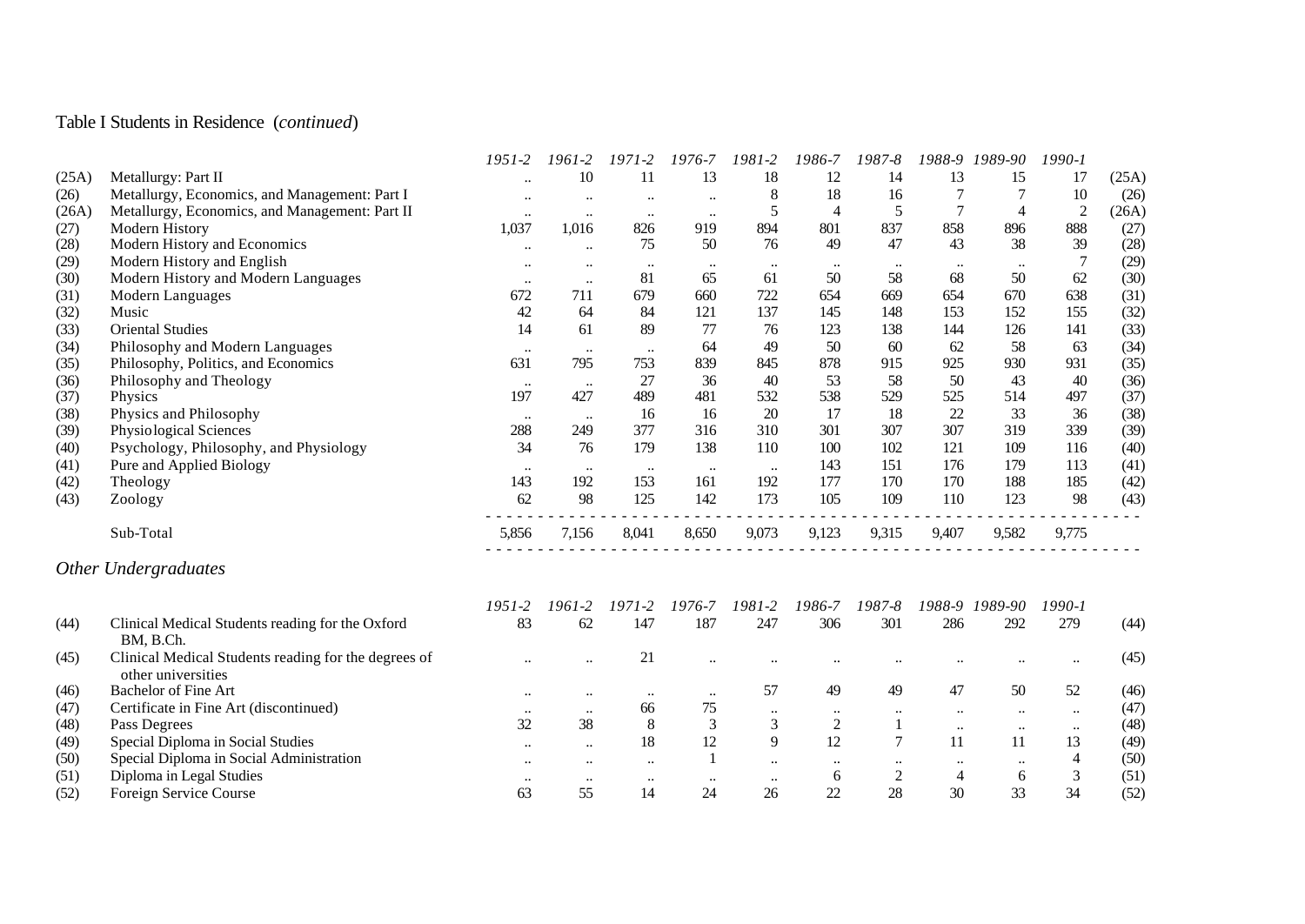### *Other Undergraduates* (continued)

| (53)<br>(54)<br>(55) | Hong Kong Probationary Administrators<br>No Oxford qualification<br><b>Visiting Students</b> | $\cdot \cdot$<br>$\cdots$<br>$\cdots$ | $\cdots$<br>$\ddotsc$<br>$\ddotsc$ | $\cdot \cdot$<br>$\cdots$<br>$\cdot \cdot$ | $\cdots$<br>$\cdot\cdot$ | 14<br>$\cdots$ | 12<br>10<br>188 | 12<br>Q<br>192 | 14<br>$\perp$<br>194 | 19<br>170 | 14<br>$40*$<br>$153+$ | (53)<br>(54)<br>(55) |
|----------------------|----------------------------------------------------------------------------------------------|---------------------------------------|------------------------------------|--------------------------------------------|--------------------------|----------------|-----------------|----------------|----------------------|-----------|-----------------------|----------------------|
|                      | Sub-Total                                                                                    | 178                                   | 155                                | 274                                        | 309                      | 363            | 607             | 601            | 598                  | 593       | 592                   |                      |
|                      | Total Undergraduates                                                                         | 6.034                                 | 7.31                               | 8.315                                      | 8,959                    | 9,436          | 9,730           | 9,916          | 10,005               | 10.175    | 10,367                |                      |

### **Postgraduates** (for detailed distribution by subject in 1990-1, see Table III)

|      |                                                                                                                                                                 | 1951-2    | 1961-2    | 1971-2 | 1976-7 | 1981-2 | 1986-7    | 1987-8    | 1988-9    | 1989-90   | 1990-1    |      |
|------|-----------------------------------------------------------------------------------------------------------------------------------------------------------------|-----------|-----------|--------|--------|--------|-----------|-----------|-----------|-----------|-----------|------|
| (56) | Higher Degrees                                                                                                                                                  | 784       | 1.143     | 2,346  | 2,454  | 2,634  | 3,315     | 3,373     | 3,391     | 3,544     | 3,772     | (56) |
| (57) | <b>Diplomas</b>                                                                                                                                                 | 61        | 129       | 169    | 132    | -61    | 74        | 51        | 76        | 66        | 81        | (57) |
| (58) | Certificate in Education                                                                                                                                        | 166       | 196       | 271    | 193    | 160    | 132       | 143       | 133       | 147       | 184       | (58) |
| (59) | <b>Recognized Students</b>                                                                                                                                      | $\ddotsc$ | $\ddotsc$ | 19     | 17     | 13     | 9         | 15        | 13        | 16        | 8         | (59) |
| (60) | No Degree or Diploma                                                                                                                                            | 48        | 23        | 55     | 28     | 9      | $\ddotsc$ | $\ddotsc$ | $\ddotsc$ | $\ddotsc$ | $\ddotsc$ | (60) |
|      | <b>Total Postgraduates</b>                                                                                                                                      | 1,059     | 1,491     | 2,860  | 2,824  | 2,877  | 3,530     | 3,582     | 3,613     | 3,773     | 4,045     |      |
|      | <b>Grand Total</b>                                                                                                                                              | 7,093     | 8.802     | 11,175 | 11,783 | 12,313 | 13,260    | 13,498    | 13,618    | 13,948    | 14,412    |      |
|      | Pre-clinical medical students <i>included</i> under Undergraduates<br>reading for Honour Schools, above. (Numbers for 1961-2 and<br>earlier are not available.) | $\ddotsc$ | $\ddotsc$ | 294    | 289    | 293    | 289       | 292       | 287       | 292       | 3051      |      |

*Note: non-resident students*. In addition there are 465 non-resident undergraduates: of these 309 are linguists, most of whom are spending a year abroad. There are 655 non-resident postgraduates.

In past years matriculated students not following any specific Oxford course have been classified as either undergraduate (No Oxford Qualification) or postgraduate (No Degree or Diploma). It is thought that this approximate distinction is no longer appropriate and all such students are now classified as undergraduates in these tables.

\* 35 in Arts and Social Studies, 5 in Science.

- † 113 in Arts and Social Studies, 40 in Science.
- ‡ 303 in Physiological Sciences, 2 in PPP.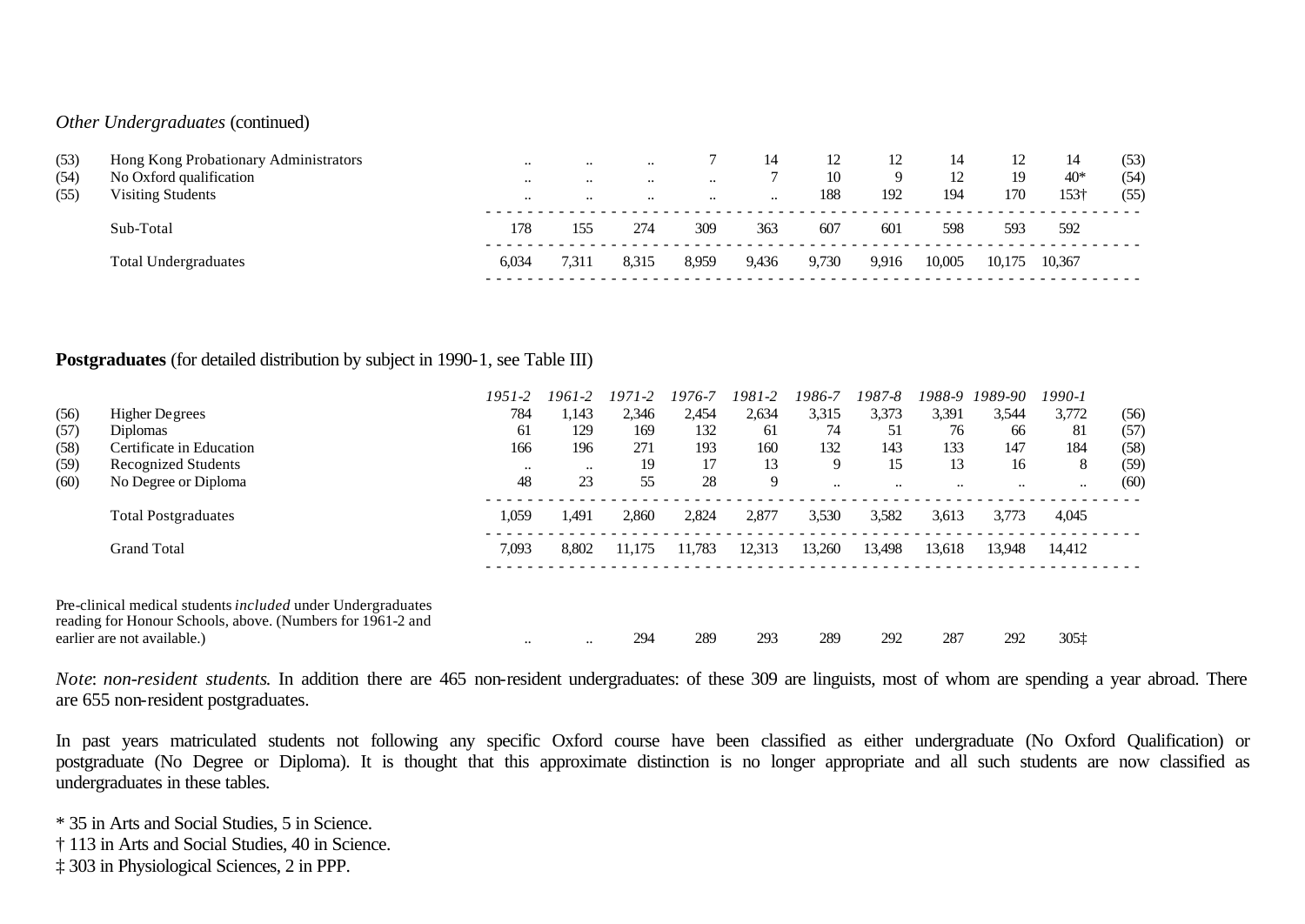# Table IIa DIVISION BETWEEN UNDERGRADUATES AND POSTGRADUATES, ARTS AND SCIENCE *All Students*

|                 |         |         |        |                              |        |         |        | <i>Students</i><br>out of | Total<br>all    |
|-----------------|---------|---------|--------|------------------------------|--------|---------|--------|---------------------------|-----------------|
|                 |         |         |        | <b>Students in Residence</b> |        |         |        | Residence                 | <i>Students</i> |
|                 |         | 1979-80 | 1986-7 | 1987-8                       | 1988-9 | 1989-90 | 1990-1 | $1990 - 1$                | $1990 - 1$      |
| Undergraduates: | Arts    | 5,718   | 5,759  | 5,855                        | 5,881  | 5,926   | 6,005  | 416                       | 6,421           |
|                 | Science | 3,661   | 3.971  | 4,061                        | 4,124  | 4,249   | 4,362  | 49                        | 4,411           |
|                 | Total   | 9,379   | 9.730  | 9.916                        | 10,005 | 10.175  | 10.367 | 465                       | 10,832          |
| Postgraduates:  | Arts    | 1.873   | 2,185  | 2,193                        | 2,140  | 2,176   | 2,318  | 514                       | 2,832           |
|                 | Science | 1,102   | 1,345  | 1,389                        | 1,473  | 1,597   | 1,727  | 141                       | 1,868           |
|                 | Total   | 2,975   | 3,530  | 3,582                        | 3,613  | 3,773   | 4,045  | 655                       | 4,700           |
| Total:          | Arts    | 7,591   | 7,944  | 8,048                        | 8,021  | 8,102   | 8,323  | 930                       | 9,253           |
|                 | Science | 4,763   | 5,316  | 5,450                        | 5,597  | 5,846   | 6,089  | 190                       | 6,279           |
|                 | Total   | 12,354  | 13,260 | 13,498                       | 13,618 | 13,948  | 14,412 | 1,120                     | 15,532          |
|                 |         |         |        |                              |        |         |        |                           |                 |

## *Home and Other EC Countries*

|                 |                 |                |                |                              |                |                |                | <i>Students</i><br><i>out of</i> | Total<br>all    |
|-----------------|-----------------|----------------|----------------|------------------------------|----------------|----------------|----------------|----------------------------------|-----------------|
|                 |                 |                |                | <b>Students in Residence</b> |                |                |                | Residence                        | <b>Students</b> |
|                 |                 | 1979-80        | 1986-7         | 1987-8                       | 1988-9         | 1989-90        | $1990 - 1$     | $1990 - 1$                       | $1990 - 1$      |
| Undergraduates: | Arts<br>Science | 5,399<br>3,593 | 5,272<br>3,796 | 5,367<br>3,856               | 5,384<br>3,924 | 5,446<br>4.049 | 5,534<br>4,163 | 405<br>47                        | 5,939<br>4,210  |
|                 | Total           | 8,992          | 9,068          | 9,223                        | 9,308          | 9.495          | 9,697          | 452                              | 10,149          |
| Postgraduates:  | Arts<br>Science | 1,255<br>804   | 1,301<br>1,027 | 1,265<br>1,041               | 1,246<br>1,086 | 1,267<br>1,176 | 1,384<br>1,271 | 274<br>108                       | 1,658<br>1,379  |
|                 | Total           | 2,059          | 2,328          | 2,306                        | 2,332          | 2,443          | 2,655          | 382                              | 3,037           |
| Total:          | Arts<br>Science | 6,654<br>4,397 | 6,573<br>4,823 | 6,632<br>4,897               | 6,630<br>5,010 | 6,713<br>5,225 | 6,918<br>5,434 | 679<br>155                       | 7,597<br>5,589  |
|                 | Total           | 11,051         | 11,396         | 11,529                       | 11,640         | 11,938         | 12,352         | 834                              | 13,186          |

## *Overseas Students (excluding EC)*

|                 |         |         |        |                              |        |            |            | <b>Students</b><br><i>out of</i> | Total<br>all    |
|-----------------|---------|---------|--------|------------------------------|--------|------------|------------|----------------------------------|-----------------|
|                 |         |         |        | <b>Students in Residence</b> |        |            |            | Residence                        | <b>Students</b> |
|                 |         | 1979-80 | 1986-7 | 1987-8                       | 1988-9 | 1989-90    | $1990 - 1$ | $1990 - 1$                       | 1990-1          |
| Undergraduates: | Arts    | 319     | 487    | 488                          | 497    | 480        | 471        | 11                               | 482             |
|                 | Science | 68      | 175    | 205                          | 200    | <b>200</b> | 199        | 2                                | 201             |
|                 | Total   | 387     | 662    | 693                          | 697    | 680        | 670        | 13                               | 683             |
| Postgraduates:  | Arts    | 618     | 884    | 928                          | 894    | 909        | 934        | 240                              | 1,174           |
|                 | Science | 298     | 318    | 348                          | 387    | 421        | 456        | 33                               | 489             |
|                 | Total   | 916     | 1,202  | 1,276                        | 1,281  | 1,330      | 1,390      | 273                              | 1,663           |
|                 |         |         |        |                              |        |            |            |                                  |                 |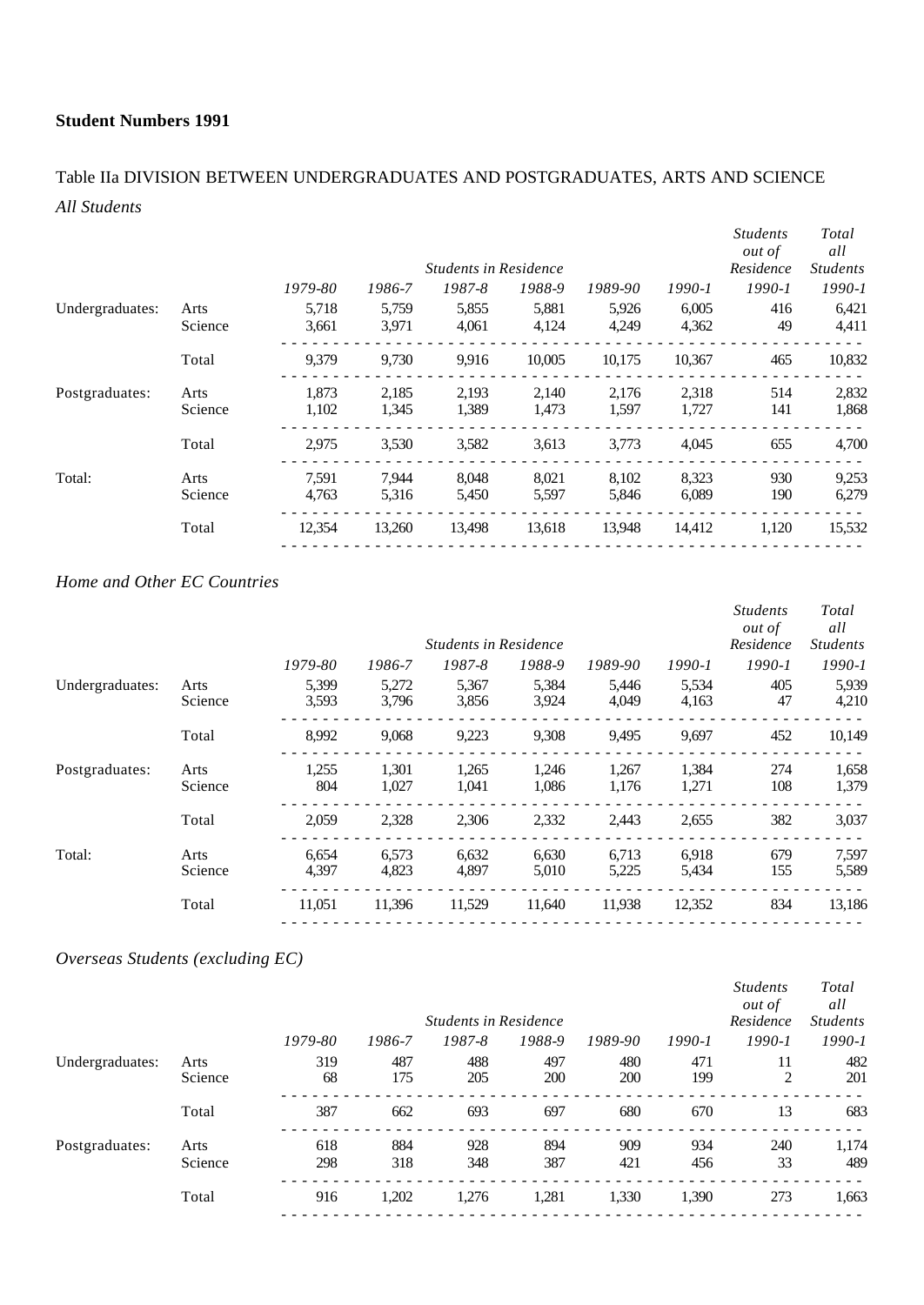# *Overseas Students (excluding EC)* (continued):

| <b>Total</b> | Science | กวร<br>ر ر<br>366 | .<br>493 | 1.410<br>553<br>້ | .391<br>587 | .389<br>621 | 405<br>س س | 35<br>ັບ | .656<br>690    |
|--------------|---------|-------------------|----------|-------------------|-------------|-------------|------------|----------|----------------|
|              | total   | 1.303             |          | 969               | 1.978       | 2,010       | 2,060      | 286      | 2,346<br>- - - |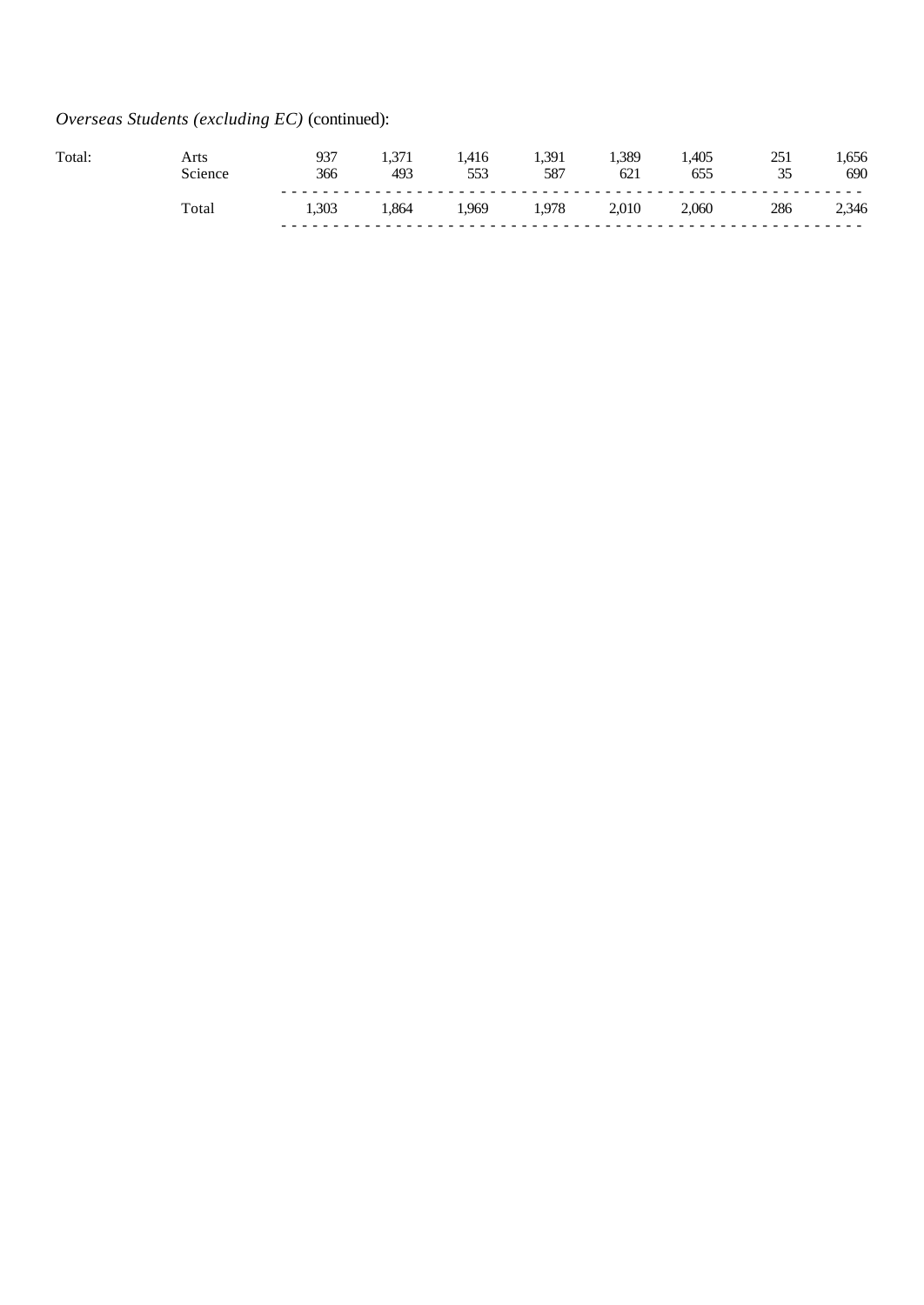### Table IIb STUDENTS IN RESIDENCE 1990-1: DIVISION BETWEEN UNDERGRADUATES/ POSTGRADUATES, ARTS/SCIENCE, HOME/OVERSEAS, AND MEN/WOMEN

|                 |         |       | Home  |        |       | Overseas |       |       | Total |              |
|-----------------|---------|-------|-------|--------|-------|----------|-------|-------|-------|--------------|
|                 |         | Men   | Women | Total  | Men   | Women    | Total | Men   | Women | <b>Total</b> |
| Undergraduates: | Arts    | 2.909 | 2.455 | 5,364  | 365   | 276      | 641   | 3,274 | 2,731 | 6,005        |
|                 | Science | 2,726 | 1,356 | 4,082  | 188   | 92       | 280   | 2,914 | 1,448 | 4,362        |
|                 | Total   | 5,635 | 3,811 | 9,446  | 553   | 368      | 921   | 6,188 | 4,179 | 10,367       |
| Postgraduates:  | Arts    | 693   | 492   | 1,185  | 703   | 430      | 1,133 | 1,396 | 922   | 2,318        |
|                 | Science | 860   | 306   | 1,166  | 407   | 154      | 561   | 1,267 | 460   | 1,727        |
|                 | Total   | 1,553 | 798   | 2,351  | 1,110 | 584      | 1,694 | 2,663 | 1,382 | 4,045        |
| Total:          | Arts    | 3,602 | 2.947 | 6.549  | 1,068 | 706      | 1.774 | 4.670 | 3,653 | 8,323        |
|                 | Science | 3,586 | 1,662 | 5,248  | 595   | 246      | 841   | 4,181 | 1,908 | 6,089        |
|                 | Total   | 7,188 | 4,609 | 11,797 | 1,663 | 952      | 2,615 | 8,851 | 5,561 | 14,412       |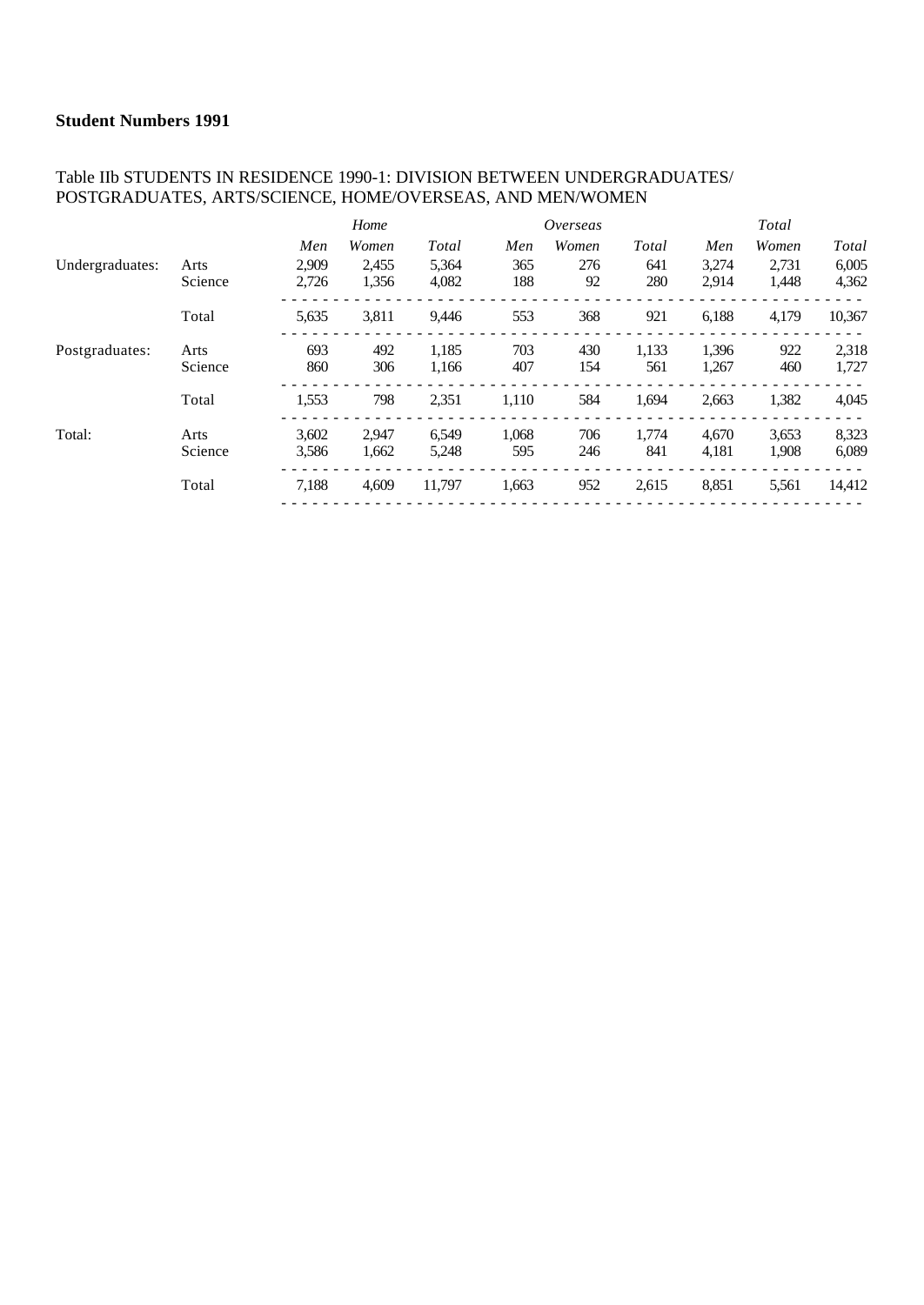#### Table IIc HOME AND EC STUDENT PLANNING NUMBERS

Previously this table has summarized only full-time student numbers on the same basis as UFC planning numbers. 'Planning numbers', however, have now been superseded by 'funded numbers', of which only those for 1991-2 have been agreed under current UFC planning arrangements. These numbers are given in the final column and now include an allowance for part-time students. The numbers are all expressed in 'FTE' units (Full-Time Equivalent).

Each resident undergraduate counts as 1.0 FTE, with the single exception of (non-matriculated) Registered Visiting Students who are excluded from this exercise: each undergraduate student abroad on a compulsory period of language study counts as 0.5 FTE (since 1989-90).

Postgraduate students are classified thus:

As 1.0 FTE (but excluding in each case those in receipt of the fee concession for university staff):

(*a*) resident students following the full-time option of a taught postgraduate course;

(*b*) research students in the first three years of study, whether resident or not;

(*c*) resident research students in their fourth year of study.

#### As 0.5 FTE:

(*d*) students following the part-time option of a taught course;

(*e*) non-resident research students in their fourth year of study;

(*f*) resident research students, in their fifth or subsequent year of study;

(*g*) students who are members of staff paying reduced fees.

Excluded from this exercise (0.0 FTE):

(*h*) students whose status is suspended;

(*i*) students whose thesis is under examination;

(*j*) students who remain registered for a taught course but not resident;

(*k*) non-resident research students in their fifth or later year of study.

|                 |                |                |                |                | $1990 - 1$     | UFC<br>Funded<br><b>Numbers</b><br>$1991 - 2$ |
|-----------------|----------------|----------------|----------------|----------------|----------------|-----------------------------------------------|
| Arts            | 5,336          | 5,428          | 5,433          | 5,643*         | 5,742          | 5,593                                         |
| Science         | 3,712          | 3,768          | 3,838          | 3,983          | 4,075          | 3,975                                         |
| Total           | 9,048          | 9,196          | 9,271          | $9,626*$       | 9,817          | 9,568                                         |
| Arts<br>Science | 1,288<br>930   | 1,250<br>946   | 1,249<br>1,008 | 1,205<br>1,047 | 1,300<br>1,153 | 1,325<br>1,097                                |
| Total           | 2,218          | 2,196          | 2,257          | 2,252          | 2,453          | 2,422                                         |
| Arts<br>Science | 6,624<br>4,642 | 6,678<br>4.714 | 6,682<br>4,846 | 6,848<br>5,030 | 7,042<br>5,228 | 6,918<br>5,072                                |
| Total           | 11,266         | 11,392         | 11,528         | 11,878         | 12,270         | 11,990                                        |
|                 |                | 1986-7         | 1987-8         | 1988-9         | 1989-90        |                                               |

\* From this year linguists on compulsory period abroad count as 0.5 FTE.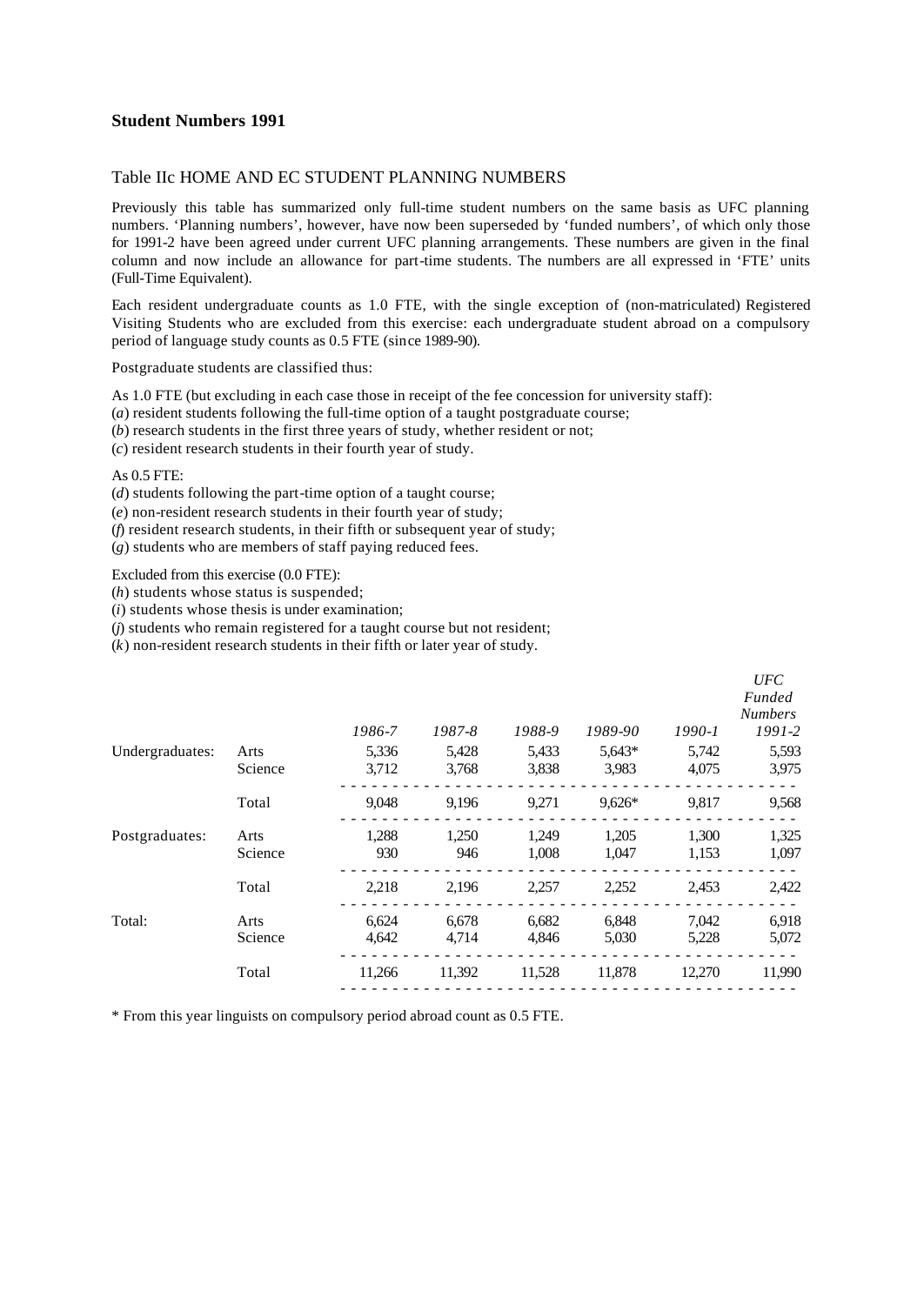Table IId DISTRIBUTION OF STUDENTS BY COUNTRY OF ORIGIN (figures for 1989-90 are given in parentheses)

*Home and Other EC Students in Residence*

|                | Undergraduates | Postgraduates  | Total  |           |
|----------------|----------------|----------------|--------|-----------|
| United Kingdom | 9,451          | 2,349          | 11,800 | (11, 473) |
| W. Germany     | 110            | 83             | 193    | (153)     |
| Ireland        | 20             | 45             | 65     | (51)      |
| Italy          | 32             | 31             | 63     | (58)      |
| Greece         | 17             | 45             | 62     | (48)      |
| France         | 19             | 28             | 47     | (41)      |
| Spain          | 11             | 20             | 31     | (28)      |
| Netherlands    | 12             | 15             | 27     | (27)      |
| Belgium        | 15             | 9              | 24     | (23)      |
| Denmark        | 5              | 14             | 19     | (19)      |
| Portugal       | 4              | 14             | 18     | (13)      |
| Luxembourg     |                | $\overline{2}$ | 3      | (4)       |
| Total          | 9,697          | 2,655          | 12,352 | (11,938)  |
|                |                |                |        |           |

## *Students from Outside the EC in Residence*

|                        | Undergraduates       | Postgraduates | Total |         |
|------------------------|----------------------|---------------|-------|---------|
| <b>USA</b>             | 179                  | 403           | 582   | (613)   |
| Canada                 | 37                   | 148           | 185   | (173)   |
| Australia              | 24                   | 119           | 143   | (136)   |
| Hong Kong              | 76                   | 38            | 114   | (96)    |
| India                  | 25                   | 67            | 92    | (81)    |
| China                  | 9                    | 79            | 88    | (80)    |
| Japan                  | 31                   | 37            | 68    | (63)    |
| South Africa           | 17                   | 48            | 65    | (63)    |
| Singapore              | 48                   | 14            | 62    | (69)    |
| Malaysia               | 30                   | 13            | 43    | (48)    |
| <b>Brazil</b>          | $\ddot{\phantom{0}}$ | 36            | 36    | (34)    |
| New Zealand            | 6                    | 28            | 34    | (37)    |
| <b>Other Countries</b> | 188                  | 360           | 548   | (517)   |
| Total                  | 670                  | 1,390         | 2,060 | (2,010) |
|                        |                      |               |       |         |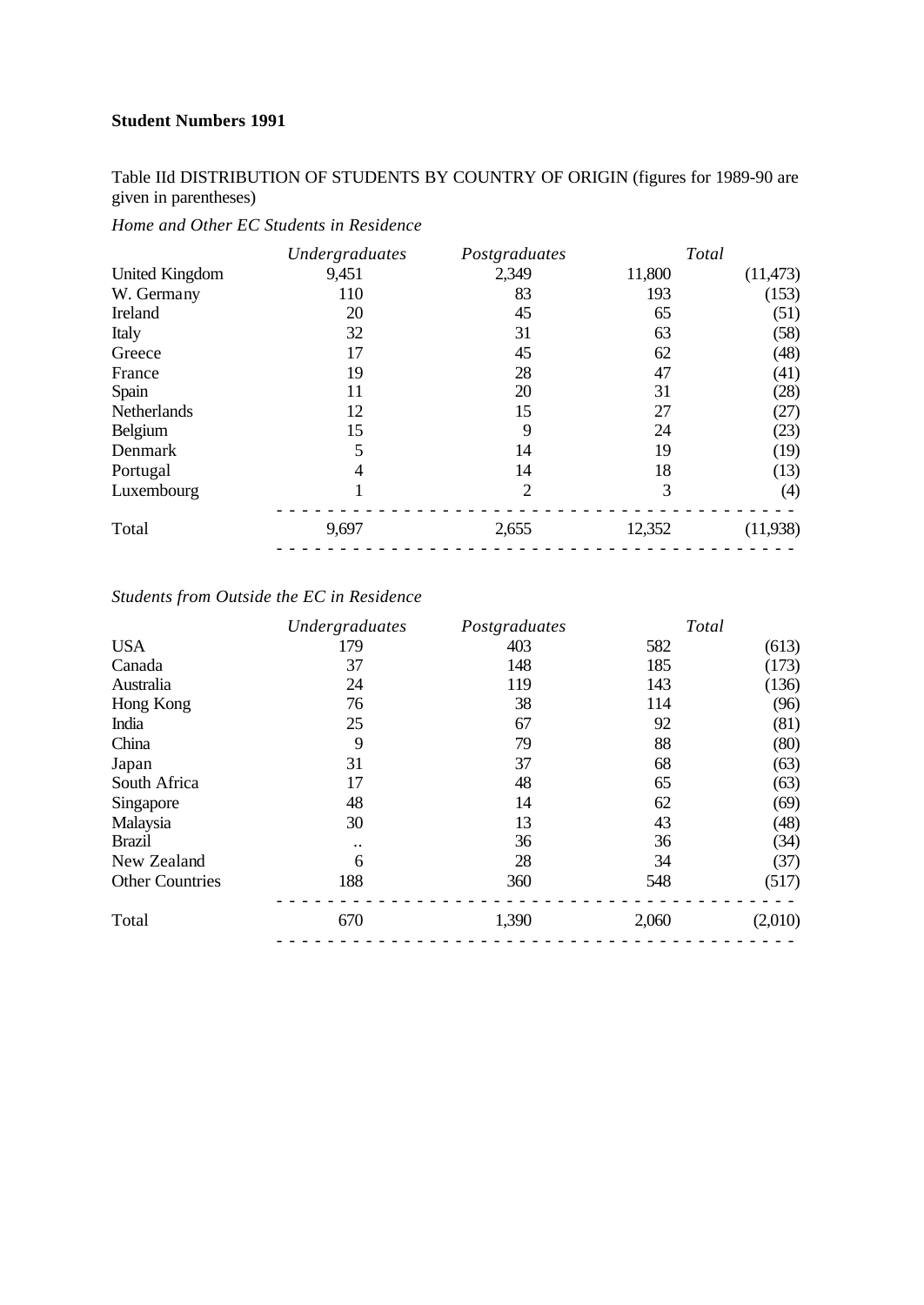## Table III DISTRIBUTION OF POSTGRADUATES BY FACULTY BOARD AND DEGREE, 1990-1

|                                                        | M.Sc.<br>by<br>course  | M.Sc.<br>by<br>research                      |                        | M.Litt. D.Phil.      | B. Phil.<br>M.Phil.               | M.St.                     |                                              | <b>BCL</b> Diplomas Others |                                        | Total      | <b>Students</b><br><i>out of</i><br>residence |
|--------------------------------------------------------|------------------------|----------------------------------------------|------------------------|----------------------|-----------------------------------|---------------------------|----------------------------------------------|----------------------------|----------------------------------------|------------|-----------------------------------------------|
| <b>Arts and Social Studies</b>                         |                        |                                              |                        |                      |                                   |                           |                                              |                            |                                        |            |                                               |
| Anthropology and Geography<br>English                  | 6<br>$\ddotsc$         | 10<br>$\ddot{\phantom{a}}$                   | 30<br>110              | 51<br>106            | 21<br>62                          | 9<br>$\ddot{\phantom{a}}$ | $\ddot{\phantom{a}}$<br>$\ddotsc$            | $\mathbf{1}$<br>$\ddotsc$  | $\ddot{\phantom{a}}$<br>$\overline{c}$ | 128<br>280 | 55<br>65                                      |
| Law                                                    | $\ddot{\phantom{a}}$   | $\ddot{\phantom{a}}$                         | 29<br>60               | 23                   | $\ddots$                          | $\ddotsc$<br>5            | 72                                           | 4                          | $\mathbf{1}$                           | 129<br>202 | 19<br>35                                      |
| Literae Humaniores<br>Modern History                   | $\ddot{\phantom{0}}$   | $\ddotsc$                                    | 132                    | 116<br>131           | 20<br>16                          | 12                        | $\ddotsc$                                    | $\ddot{\phantom{a}}$<br>7  | 1                                      | 298        | 73                                            |
| Modern Languages                                       |                        | $\ddot{\phantom{a}}$<br>$\ddot{\phantom{a}}$ | 39                     | 50                   | 4                                 | 5                         | $\ddot{\phantom{a}}$<br>$\ddot{\phantom{a}}$ | $\ldots$                   | 1                                      | 99         | 36                                            |
| Music                                                  | $\ddot{\phantom{a}}$   | $\ddotsc$                                    | 19                     | 17                   | $\overline{4}$                    | $\overline{c}$            | $\ddot{\phantom{a}}$                         | $\ddotsc$                  | $\ddotsc$                              | 42         | 10                                            |
| <b>Oriental Studies</b>                                | $\ddot{\phantom{a}}$   | $\ddotsc$                                    | 27                     | 38                   | 30                                | $\overline{c}$            | $\ddot{\phantom{a}}$                         | $\ddotsc$                  | $\ddotsc$                              | 97         | 26                                            |
| <b>Social Studies</b>                                  | 106                    | $\ddot{\phantom{a}}$                         | 132                    | 166                  | 174                               | $\ddotsc$                 | $\ddot{\phantom{a}}$                         | $\ddotsc$                  | 1                                      | 579        | 159                                           |
| Theology                                               | $\ddot{\phantom{a}}$   | $\ddotsc$                                    | 28                     | 39                   | 24                                | $\overline{2}$            | $\ddotsc$                                    | 3                          | $\ddotsc$                              | 96         | 20                                            |
| Sub-Total                                              | 112                    | 10                                           | 606                    | 737                  | 355                               | 37                        | 72                                           | 15                         | $6*$                                   | 1,950      | 498                                           |
| Committee for Archaeology<br>Committee for Comparative | $\ldots$               | $\ddot{\phantom{a}}$                         | $\ddotsc$              |                      | 9                                 | $6\,$                     | $\ddot{\phantom{a}}$                         | $\ddot{\phantom{a}}$       | $\ddotsc$                              | 15         | $\overline{c}$                                |
| Philology<br>Department of Educational                 |                        | $\ddotsc$                                    | 1                      | 9                    | 16                                | 3                         | $\ddot{\phantom{a}}$                         |                            | $\ddot{\phantom{a}}$                   | 29         | 5                                             |
| <b>Studies</b><br>Committee for Latin                  | 6                      | 3                                            | 14                     | 6                    | $\ddotsc$                         |                           |                                              |                            | $\ddotsc$                              | 29         | 2                                             |
| <b>American Studies</b><br>Committee for Queen         | $\ddotsc$              | $\ddot{\phantom{0}}$                         |                        | $\ddot{\phantom{a}}$ | 13                                | 6                         |                                              |                            | $\ddot{\phantom{a}}$                   | 19         | 1                                             |
| Elizabeth House<br>Committee for Slavonic and          | 12                     |                                              | $\ddotsc$              |                      | $\ddotsc$                         | $\ddotsc$                 |                                              |                            | $\ddotsc$                              | 12         |                                               |
| <b>East European Studies</b>                           | $\ddotsc$              | $\ddotsc$                                    | $\ddotsc$              | $\ldots$             | 15                                | $\ddotsc$                 | $\ddotsc$                                    | $\ddotsc$                  | $\ddotsc$                              | 15         | $\mathbf{1}$                                  |
| Sub-Total                                              | 18                     | 3                                            | 15                     | 15                   | 53                                | 15                        | $\ldots$                                     | $\ddotsc$                  | $\ldots$                               | 119        | 11                                            |
| Total, Arts and Social Studies                         | 130                    | 13                                           | 621                    | 752                  | 408                               | 52                        | 72                                           | 15                         | $6*$                                   | 2,069      | 509                                           |
| <i><u>Science</u></i>                                  |                        |                                              |                        |                      |                                   |                           |                                              |                            |                                        |            |                                               |
| <b>Biological Sciences</b>                             | 20                     | 201                                          | $\ddotsc$              | 139                  |                                   |                           |                                              | $\ddotsc$                  | 1                                      | 361        | 27                                            |
| Mathematics                                            | 58                     | 82                                           | $\ddot{\phantom{a}}$   | 117                  |                                   |                           | $\ddot{\phantom{0}}$                         | $\mathbf{1}$               | $\mathbf{1}$                           | 259        | 24                                            |
| Clinical Medicine                                      | 5                      | 98                                           | $\ddotsc$              | 45                   | $\ddot{\phantom{a}}$              | $\ddotsc$                 | $\ddot{\phantom{a}}$                         | $\ddot{\phantom{a}}$       | $\ddot{\phantom{a}}$                   | 148        | $8\,$                                         |
| <b>Physical Sciences</b><br>Physiological Sciences     | $\ddot{\phantom{a}}$   | 237<br>99                                    | $\ddotsc$              | 509<br>50            | $\ddot{\phantom{a}}$              | $\ddotsc$                 | $\ddotsc$                                    | $\ddot{\phantom{a}}$       | $\ldots$                               | 746<br>149 | 59<br>11                                      |
| <b>Psychological Studies</b>                           | $\ddotsc$<br>$\ddotsc$ | 34                                           | $\ddotsc$<br>$\ddotsc$ | 30                   | $\ddotsc$<br>$\ddotsc$            | $\ddotsc$<br>$\ddotsc$    | $\ddotsc$<br>$\ddotsc$                       | $\ddotsc$<br>$\ddotsc$     | $\ddotsc$<br>$\ddotsc$                 | 64         | 12                                            |
| <b>Total Science</b>                                   | 83                     | 751                                          | $\ddot{\phantom{a}}$   | 890                  | $\ddotsc$                         | $\ldots$                  | $\ldots$                                     | $\mathbf{1}$               | $2*$                                   | 1,727      | 141                                           |
| Others classified as Postgraduates                     |                        |                                              |                        |                      |                                   |                           |                                              |                            |                                        |            |                                               |
| Special Diploma in Education                           |                        |                                              |                        |                      |                                   |                           |                                              | 65                         |                                        | 65         | $\sqrt{3}$                                    |
| Certificate in Education                               |                        | $\ddotsc$<br>$\ddotsc$                       | $\ddotsc$<br>$\ddotsc$ | <br>                 | $\ddotsc$<br>$\ddot{\phantom{a}}$ | $\ddotsc$<br>             | $\ddot{\phantom{0}}$<br>$\ddotsc$            | $\ddotsc$                  | $\ddotsc$<br>184                       | 184        | $\overline{c}$                                |
| Total others classified as<br>Postgraduates            | $\ddotsc$              | $\ldots$                                     | $\ldots$               | $\ldots$             | $\ldots$                          | $\ldots$                  | $\ddotsc$                                    | 65                         | 184                                    | 249        | 5                                             |
| <b>Grand Total</b>                                     |                        |                                              |                        |                      |                                   |                           |                                              |                            |                                        |            |                                               |
|                                                        | 213                    | 764                                          | 621                    | 1,642                | 408                               | 52                        | $72\,$                                       | $81\,$                     | 192                                    | 4,045      | 655                                           |

\*These are Recognized Students.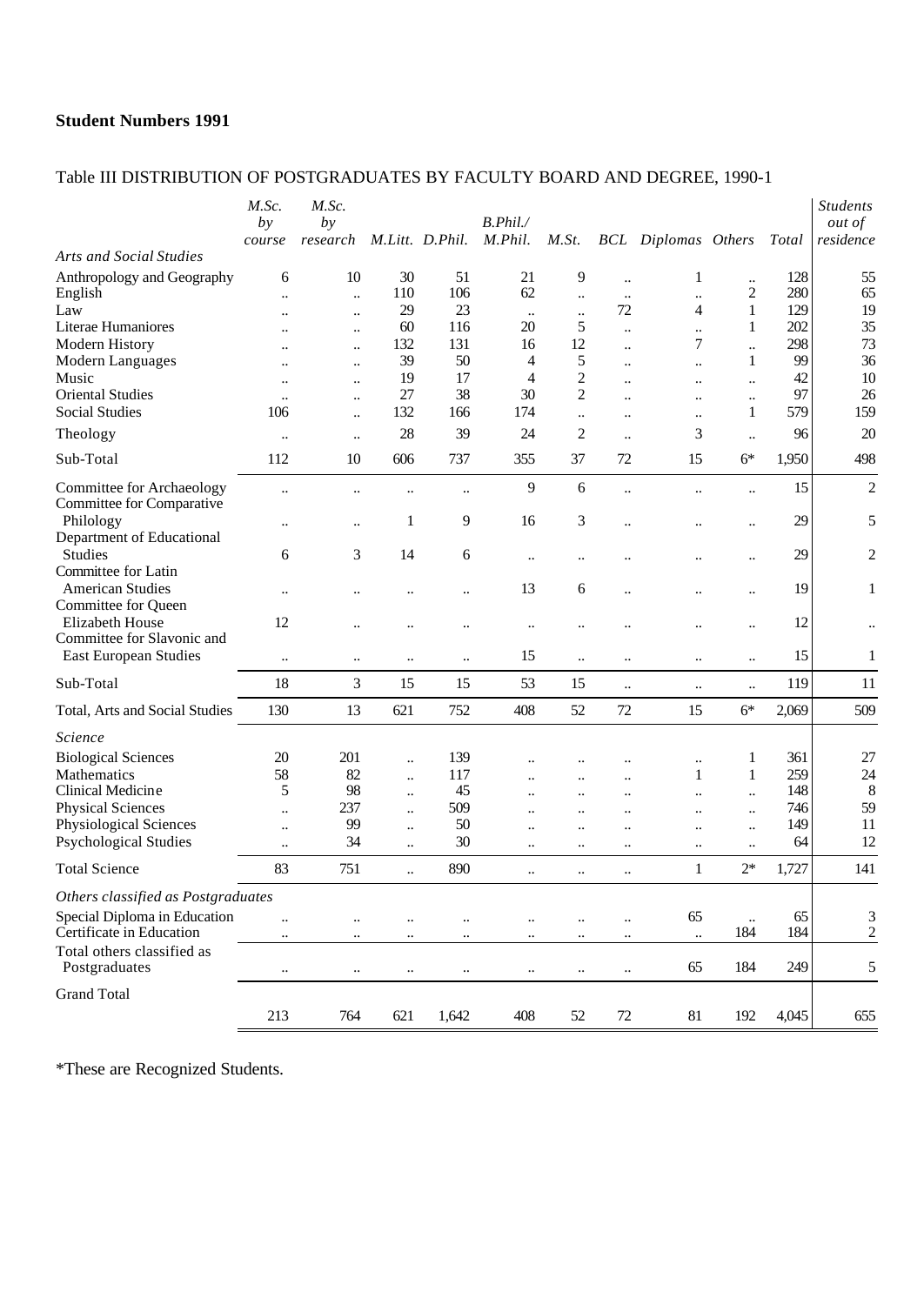## Table IV STUDENTS IN RESIDENCE, 1990-1: DIVISION BY COLLEGE

|                       |                | Undergraduates            |                      |                | Postgraduates             |                | Total     |                             |           | Total          |  |  |
|-----------------------|----------------|---------------------------|----------------------|----------------|---------------------------|----------------|-----------|-----------------------------|-----------|----------------|--|--|
|                       | Arts           | Science                   | <b>Total</b>         | Arts           | Science                   | Total          | Arts      | Science                     | Total     | 1989-90        |  |  |
| All Souls             | $\ldots$       | $\ldots$                  | $\ldots$             | 5              | $\ddotsc$                 | 5              | 5         | $\ddotsc$                   | 5         | 6              |  |  |
| <b>Balliol</b>        | 218            | 157                       | 375                  | 104            | 63                        | 167            | 322       | 220                         | 542       | 515            |  |  |
| <b>Brasenose</b>      | 225            | 134                       | 359                  | 43             | 31                        | 74             | 268       | 165                         | 433       | 420            |  |  |
| Christ Church         | 275            | 151                       | 426                  | 78             | 39                        | 117            | 353       | 190                         | 543       | 517            |  |  |
| Corpus Christi        | 125            | 93                        | 218                  | 44             | 27                        | 71             | 169       | 120                         | 289       | 286            |  |  |
| Exeter                | 180            | 136                       | 316                  | 50             | 39                        | 89             | 230       | 175                         | 405       | 379            |  |  |
| Hertford              | 190            | 140                       | 330                  | 73             | 42                        | 115            | 263       | 182                         | 445       | 438            |  |  |
| Jesus                 | 169            | 159                       | 328                  | 41             | 48                        | 89             | 210       | 207                         | 417       | 432            |  |  |
| Keble                 | 231            | 173                       | 404                  | 57             | 39                        | 96             | 288       | 212                         | 500       | 490            |  |  |
| Lady Margaret Hall    | 227            | 143                       | 370                  | 49             | 51                        | 100            | 276       | 194                         | 470       | 434            |  |  |
| Lincoln               | 155            | 101                       | 256                  | 76             | 39                        | 115            | 231       | 140                         | 371       | 364            |  |  |
| Magdalen              | 235            | 153                       | 388                  | 101            | 68                        | 169            | 336       | 221                         | 557       | 517            |  |  |
| Merton                | 139            | 131                       | 270                  | 50             | 63                        | 113            | 189       | 194                         | 383       | 379            |  |  |
|                       | 238            | 190                       | 428                  | 71             | 66                        | 137            | 309       | 256                         | 565       | 573            |  |  |
| New College<br>Oriel  | 165            | 128                       | 293                  | 70             | 27                        | 97             | 235       | 155                         | 390       | 352            |  |  |
| Pembroke              | 185            | 124                       | 309                  | 48             | 21                        | 69             | 233       | 145                         | 378       | 396            |  |  |
|                       | 165            | 142                       | 307                  | $24\,$         | 41                        | 65             | 189       | 183                         | 372       | 362            |  |  |
| Queen's               |                |                           |                      |                |                           |                |           |                             |           |                |  |  |
| St Anne's             | 283            | 173                       | 456                  | 46             | 41                        | 87             | 329       | 214                         | 543       | 513            |  |  |
| St Catherine's        | 212            | 243                       | 455                  | 45             | 79                        | 124            | 257       | 322                         | 579       | 554            |  |  |
| St Edmund Hall        | 199            | 186                       | 385                  | 46             | 43                        | 89             | 245       | 229                         | 474       | 457            |  |  |
| St Hilda's            | 216            | 148                       | 364                  | 32             | 10                        | 42             | 248       | 158                         | 406       | 387            |  |  |
| St Hugh's             | 208            | 158                       | 366                  | 49             | 58                        | 107            | 257       | 216                         | 473       | 458            |  |  |
| St John's             | 203            | 180                       | 383                  | 80             | 74                        | 154            | 283       | 254                         | 537       | 521            |  |  |
| St Peter's            | 164            | 130                       | 294                  | 43             | 24                        | 67             | 207       | 154                         | 361       | 337            |  |  |
| Somerville            | 200            | 144                       | 344                  | 36             | 16                        | 52             | 236       | 160                         | 396       | 402            |  |  |
| Trinity               | 162            | 103                       | 265                  | 39             | 43                        | 82             | 201       | 146                         | 347       | 325            |  |  |
| University            | 207            | 176                       | 383                  | 36             | 50                        | 86             | 243       | 226                         | 469       | 476            |  |  |
| Wadham                | 231            | 180                       | 411                  | 55             | 42                        | 97             | 286       | 222                         | 508       | 494            |  |  |
| Worcester             | 228            | 132                       | 360                  | 48             | 34                        | 82             | 276       | 166                         | 442       | 429            |  |  |
| Sub-total             | 5,635          | 4,208                     | 9,843                | 1,539          | 1,218                     | 2,757          | 7,174     | 5,426                       | 12,600    | 12,213         |  |  |
| Green College         | 3              | 67                        | 70                   | 39             | 60                        | 99             | 42        | 127                         | 169       | 171            |  |  |
| Linacre               | $\sqrt{2}$     | $\overline{c}$            | 4                    | 86             | 128                       | 214            | 88        | 130                         | 218       | 213            |  |  |
| Nuffield              |                |                           |                      | 73             |                           | 73             | 73        |                             | 73        | 73             |  |  |
| St Antony's           | <br>6          | $\ddotsc$                 | $\ddotsc$<br>6       | 243            | $\ldots$                  | 243            | 249       | $\ddotsc$                   | 249       | 237            |  |  |
| <b>St Cross</b>       | 3              | $\ddotsc$<br>$\mathbf{1}$ | 4                    | 52             | $\ddotsc$<br>53           | 105            | 55        | $\ldots$<br>54              | 109       | 99             |  |  |
| Wolfson               | 3              | $\overline{7}$            |                      | 133            |                           |                |           |                             |           |                |  |  |
|                       |                |                           | 10                   | 21             | 263                       | 396<br>21      | 136<br>21 | 270                         | 406<br>21 | 403<br>18      |  |  |
| Templeton             | $\ddotsc$      | $\ddotsc$                 | $\ddot{\phantom{a}}$ |                | $\ddot{\phantom{a}}$      |                |           | $\ddot{\phantom{a}}$        |           |                |  |  |
| Sub-total             | 17             | $77\,$                    | 94                   | 647            | 504                       | 1,151          | 664       | 581                         | 1,245     | 1,214          |  |  |
| <b>Campion Hall</b>   | $\overline{4}$ | $\mathbf{1}$              | 5                    | 11             | $\ddotsc$                 | 11             | 15        | 1                           | 16        | 21             |  |  |
| Greyfriars            | 14             | $\ddot{\phantom{a}}$      | 14                   | $\overline{c}$ | $\ddotsc$                 | 2              | 16        | $\ddotsc$                   | 16        | 21             |  |  |
| Mansfield             | 107            | 34                        | 141                  | 17             | $\mathbf{1}$              | 18             | 124       | 35                          | 159       | 153            |  |  |
| Regent's Park         | 46             | 1                         | 47                   | 7              | $\ddotsc$                 | 7              | 53        | 1                           | 54        | 46             |  |  |
| St Benet's Hall       | 8              | 1                         | 9                    | 2              | $\ddotsc$                 | $\overline{c}$ | $10\,$    | 1                           | 11        | $\overline{4}$ |  |  |
| Sub-total             | 179            | 37                        | 216                  | 39             | $\mathbf{1}$              | 40             | 218       | 38                          | 256       | 245            |  |  |
| Anglican Theological  |                |                           |                      |                |                           |                |           |                             |           |                |  |  |
| Colleges              | 35             |                           | 35                   | 2              |                           | 2              | 37        |                             | 37        | 35             |  |  |
| <b>Blackfriars</b>    | $\overline{c}$ | $\ddot{\phantom{a}}$      | 2                    | $\overline{c}$ | $\ddotsc$                 | $\overline{c}$ | 4         | $\ldots$                    | 4         | 3              |  |  |
| Manchester College    | 24             | $\ddot{\phantom{a}}$      | $24\,$               | 4              | $\ddot{\phantom{0}}$<br>2 | 6              | 28        | $\ddotsc$<br>$\overline{2}$ | 30        | 6              |  |  |
|                       |                | $\ddot{\phantom{a}}$      |                      |                |                           |                |           |                             |           |                |  |  |
| Sub-total             | 61             | $\ddot{\phantom{a}}$      | 61                   | $8\,$          | $\overline{2}$            | 10             | 69        | $\overline{2}$              | 71        | 44             |  |  |
| Students on part-time |                |                           |                      |                |                           |                |           |                             |           |                |  |  |
| courses               | $\ddotsc$      | $\ddotsc$                 |                      | 31             | $\ldots$                  | 31             | 31        | $\ddotsc$                   | 31        | 13             |  |  |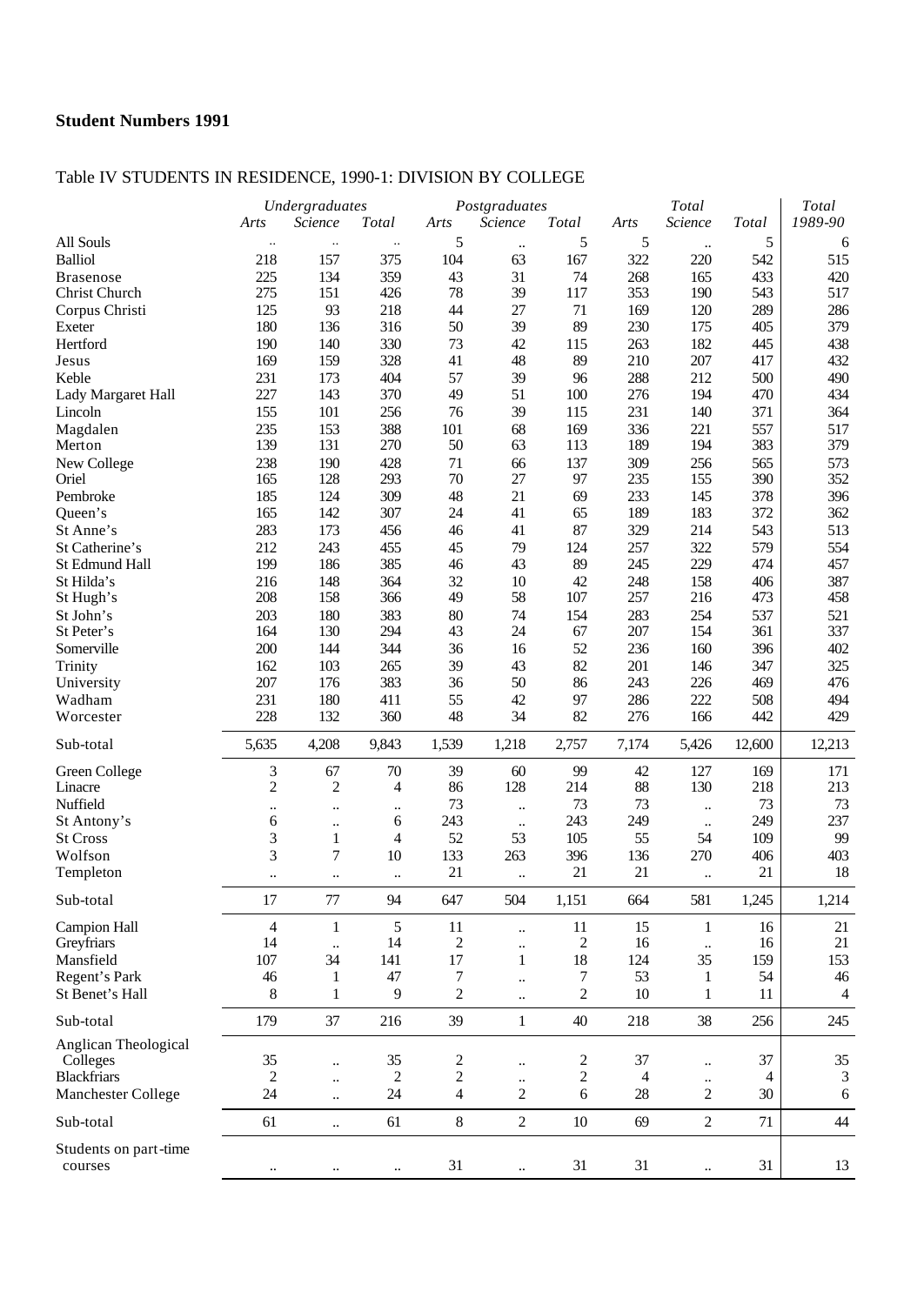# Table IV (*continued*)

| <b>Total Matriculated</b><br>Students            | 5.892 | 4.322 | 10.214 | 2.264   | 1.725                | 3.989                | 8.156 | 6.047 | 14.203 | 13,729 |
|--------------------------------------------------|-------|-------|--------|---------|----------------------|----------------------|-------|-------|--------|--------|
| Visiting Students                                | 113   | 40    | 153    | $\cdot$ | $\ddot{\phantom{0}}$ | $\ddot{\phantom{0}}$ | 113   | 40    | 153    | 170    |
| <b>Total Students with</b><br>College Membership | 6.005 | 4.362 | 10.367 | 2.264   | 1.725                | 3.989                | 8.269 | 6.087 | 14.356 | 13,899 |

### *Other non-matriculated Students*

|                                                       | Undergraduates       |                |           |       | Postgraduates  |       | Total |                             |        | Total     |  |
|-------------------------------------------------------|----------------------|----------------|-----------|-------|----------------|-------|-------|-----------------------------|--------|-----------|--|
|                                                       | Arts                 | <i>Science</i> | Total     | Arts  | <i>Science</i> | Total | Arts  | <i>Science</i>              | Total  | 1989-90   |  |
| Clinical Medicine Students<br>reading for the degrees |                      |                |           |       |                |       |       |                             |        |           |  |
| of other universities<br>Special Diploma in           | $\ddotsc$            |                |           |       |                |       |       |                             |        | $\ddotsc$ |  |
| Education                                             | $\ddot{\phantom{0}}$ |                |           | 48    | $\ddotsc$      | 48    | 48    | $\cdot\cdot$                | 48     | 33        |  |
| Recognized Students                                   | $\ddotsc$            | $\ddotsc$      | $\ddotsc$ | 6     | $\overline{c}$ | 8     | 6     | $\overline{c}$              | 8      | 16        |  |
| Sub-total                                             | $\ddotsc$            | $\ddotsc$      |           | 54    | $\overline{c}$ | 56    | 54    | $\mathcal{D}_{\mathcal{L}}$ | 56     | 49        |  |
| Grand total                                           | 6,005                | 4,362          | 10,367    | 2,318 | 1.727          | 4,045 | 8,323 | 6,089                       | 14,412 | 13,948    |  |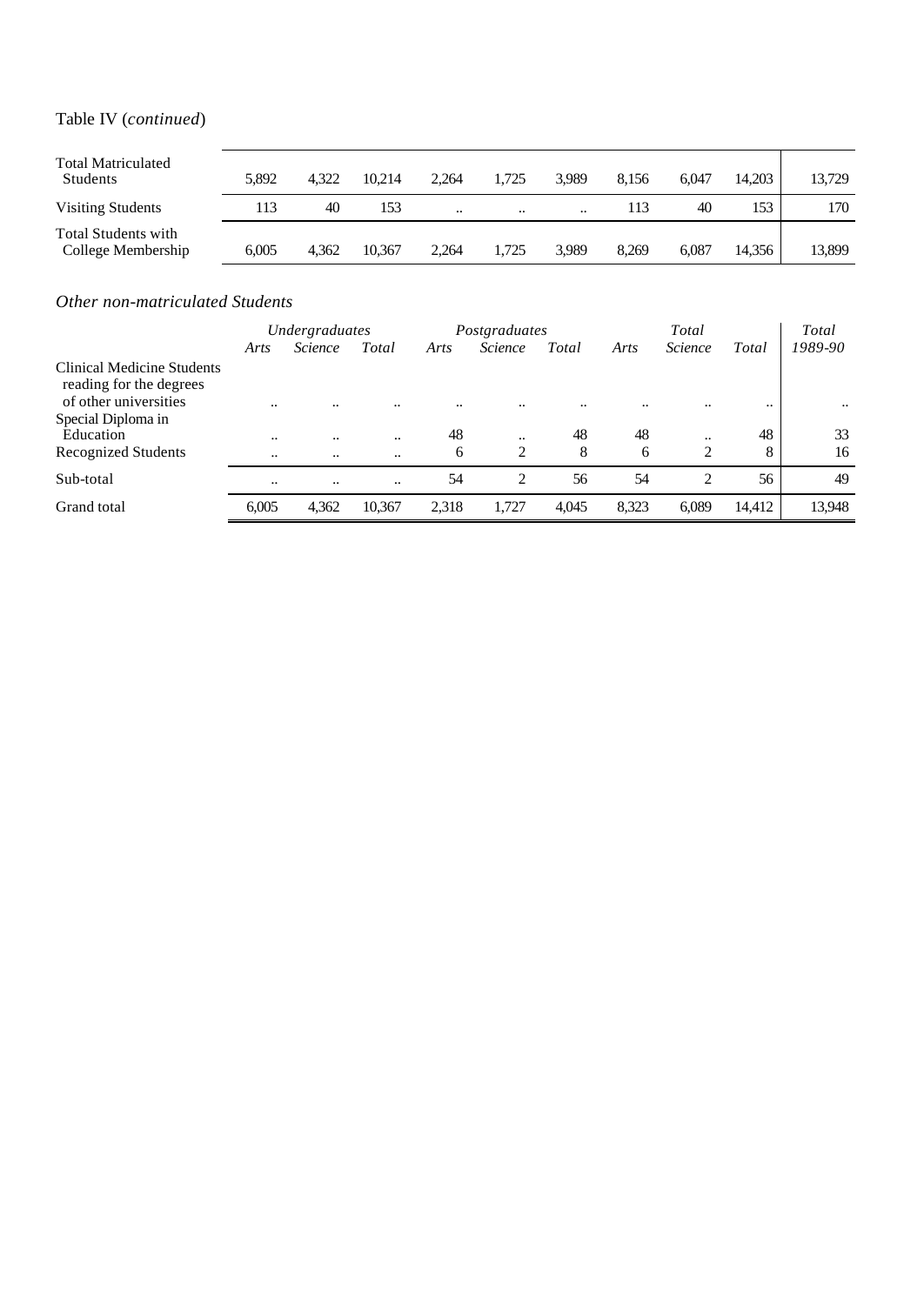### Table V NUMBER OF UNDERGRADUATES MATRICULATING TO READ FOR FIRST DEGREES

### *Undergraduates reading for Honour Schools*

|      |                                            | MT 1951                   | <b>MT</b> 1961       | <b>MT 1971</b> | MT 1976                   | MT 1981   | MT 1986   | MT 1987         | MT 1988        | MT 1989        | MT 1990          |      |
|------|--------------------------------------------|---------------------------|----------------------|----------------|---------------------------|-----------|-----------|-----------------|----------------|----------------|------------------|------|
| (1)  | <b>Agricultural and Forest Sciences</b>    | 29                        | 16                   | 17             | 27                        | 28        | $\cdots$  | $\ddotsc$       | $\ddotsc$      | $\ddotsc$      | $\ddotsc$        | (1)  |
| (2)  | Ancient and Modern History                 | $\ddot{\phantom{0}}$      | $\ddotsc$            | $\ddotsc$      | $\ddotsc$                 | 10        | 16        | 18              | 16             | $8\phantom{1}$ | 16               | (2)  |
| (3)  | Biochemistry: Part I                       | $\,8\,$                   | 18                   | 53             | 69                        | 63        | 75        | 83              | 77             | 84             | 76               | (3)  |
| (4)  | <b>Biological Sciences</b>                 | $\ddot{\phantom{0}}$      | $\ddotsc$            | $\ldots$       | $\ddotsc$                 | $\ddotsc$ | $\cdots$  | $\ddotsc$       | $\ldots$       | $\ddotsc$      | 101              | (4)  |
| (5)  | Botany                                     | $\overline{7}$            | 12                   | 10             | 14                        | 14        | 11        | 9               | 15             | $10\,$         | $\ldots$         | (5)  |
| (6)  | Chemistry: Part I                          | 100                       | 176                  | 187            | 186                       | 190       | 183       | 178             | 178            | 182            | 172              | (6)  |
| (7)  | Classics and English                       |                           | $\ddot{\phantom{a}}$ | $\ddotsc$      | $\ddotsc$                 | $\ddotsc$ | $\ldots$  | $\ddotsc$       | 6              | 10             | $\overline{9}$   | (7)  |
| (8)  | Classics and Modern Languages              |                           | $\ddotsc$            | $\ddotsc$      | 13                        | $8\,$     | 17        | 13              | 18             | 16             | 16               | (8)  |
| (9)  | <b>Electronic and Structural Materials</b> |                           |                      |                |                           |           |           |                 |                |                |                  |      |
|      | Engineering: Part I                        |                           |                      | $\ddotsc$      | $\ddotsc$                 | $\ddotsc$ | 15        | 12              | 16             | 9              | 14               | (9)  |
| (10) | Engineering and Computer Science: Part I   |                           |                      | $\ddotsc$      | $\ddotsc$                 | $\ddotsc$ | 35        | 31              | 30             | 19             | $28\,$           | (10) |
| (11) | <b>Engineering and Economics</b>           | $\ddotsc$                 | $\ddotsc$            | 21             | 12                        | 5         | 10        | $\overline{2}$  | $\ddotsc$      | $\ldots$       | $\ddotsc$        | (11) |
| (12) | Engineering, Economics, and                |                           |                      |                |                           |           |           |                 |                |                |                  |      |
|      | Management: Part I                         | $\ddotsc$                 | $\ddotsc$            | $\ddotsc$      | $\ldots$                  | 7         | 10        | 25              | 33             | 29             | 31               | (12) |
| (13) | Engineering Science: Part I                | 16                        | 64                   | 87             | 106                       | 136       | 88        | 91              | 104            | 111            | 96               | (13) |
| (14) | English                                    | 176                       | 230                  | 236            | 266                       | 292       | 260       | 261             | 260            | 269            | 268              | (14) |
| (15) | English and Modern Languages               | $\ddot{\phantom{0}}$      | $\ddotsc$            | $\ddotsc$      | $\ddotsc$                 | $\ddotsc$ | 15        | 28              | 16             | $22\,$         | 22               | (15) |
| (16) | <b>Experimental Psychology</b>             | $\ddot{\phantom{0}}\cdot$ | $\ddotsc$            | $\tau$         | 25                        | 16        | 27        | 34              | 33             | 39             | 44               | (16) |
| (17) | Geography                                  | 47                        | 69                   | 75             | 93                        | 94        | 88        | 93              | 102            | 96             | 99               | (17) |
| (18) | Geology                                    | $\overline{2}$            | 25                   | 27             | 29                        | 27        | 30        | 33              | 39             | 32             | 32               | (18) |
| (19) | Human Sciences                             | $\ddotsc$                 |                      | 13             | 15                        | 19        | 21        | 22              | 33             | 24             | 26               | (19) |
| (20) | Jurisprudence                              | 183                       | 190                  | 196            | 251                       | 252       | 253       | 244             | 257            | 261            | 259              | (20) |
| (21) | Literae Humaniores                         | 132                       | 178                  | 161            | 158                       | 148       | 153       | 149             | 144            | 135            | 139              | (21) |
| (22) | Mathematics                                | 75                        | 115                  | 181            | 185                       | 200       | 182       | 193             | 206            | 201            | 190              | (22) |
| (23) | Mathematics and Computation                | $\ddotsc$                 | $\ddot{\phantom{0}}$ | $\ddotsc$      | $\cdots$                  | $\ddotsc$ | $30\,$    | 29              | 24             | 28             | 37               | (23) |
| (24) | Mathematics and Philosophy                 | $\ddot{\phantom{a}}$      | $\ddot{\phantom{a}}$ | 12             | 12                        | $8\,$     | 11        | 10              | 11             | 19             | 15               | (24) |
| (25) | Metallurgy: Part I                         |                           | 10                   | 16             | 21                        | 18        | 17        | 19              | 29             | 29             | 26               | (25) |
| (26) | Metallurgy, Economics, and Management:     |                           |                      |                |                           |           |           |                 |                |                |                  |      |
|      | Part I                                     | $\ddotsc$                 | $\ddotsc$            | $\ldots$       | $\ldots$                  |           | 5         | -1              | $\ldots$       | $\ddotsc$      | $\ddotsc$        | (26) |
| (27) | Modern History                             | 340                       | 313                  | 291            | 307                       | 295       | 260       | 298             | 300            | 300            | 299              | (27) |
| (28) | Modern History and Economics               | $\ddot{\phantom{0}}$      | $\ddot{\phantom{0}}$ | 36             | 14                        | 22        | 21        | 15              | 12             | 14             | 13               | (28) |
| (29) | Modern History and English                 | $\ddot{\phantom{0}}$      | $\ddot{\phantom{0}}$ | $\ddotsc$      | $\ddot{\phantom{0}}\cdot$ | $\ddotsc$ | $\ddotsc$ | $\ddotsc$       | $\ldots$       | $\ddotsc$      | $\boldsymbol{7}$ | (29) |
| (30) | Modern History and Modern Languages        | $\ddotsc$                 | $\ddotsc$            | 19             | 18                        | 22        | 15        | 28              | 22             | 19             | 23               | (30) |
| (31) | Modern Languages                           | 220                       | 223                  | 225            | 239                       | 251       | 232       | 227             | 227            | 227            | 217              | (31) |
| (32) | Music                                      | 14                        | 26                   | 35             | 39                        | 46        | 50        | 49              | 51             | 52             | 50               | (32) |
| (33) | <b>Oriental Studies</b>                    | 5                         | 11                   | 28             | 25                        | 26        | 44        | 43              | 43             | 47             | 44               | (33) |
| (34) | Philosophy and Modern Languages            | $\ddot{\phantom{0}}$      | $\cdot \cdot$        | $\ldots$       | 26                        | 19        | 16        | 22              | 19             | 19             | 18               | (34) |
| (35) | Philosophy, Politics, and Economics        | 187                       | 251                  | 245            | 321                       | 305       | 289       | 319             | 316            | 324            | 312              | (35) |
| (36) | Philosophy and Theology                    | $\cdot\cdot$              | $\ddotsc$            | 11             | 14                        | 14        | 18        | 19              | 14             | 13             | 16               | (36) |
| (37) | Physics                                    | 52                        | 167                  | 176            | 181                       | 177       | 184       | 188             | 183            | 186            | 166              | (37) |
| (38) | Physics and Philosophy                     |                           | $\ddot{\phantom{a}}$ | $\overline{4}$ | $\overline{4}$            | 5         | 5         | $7\phantom{.0}$ | $\overline{7}$ | 14             | 14               | (38) |